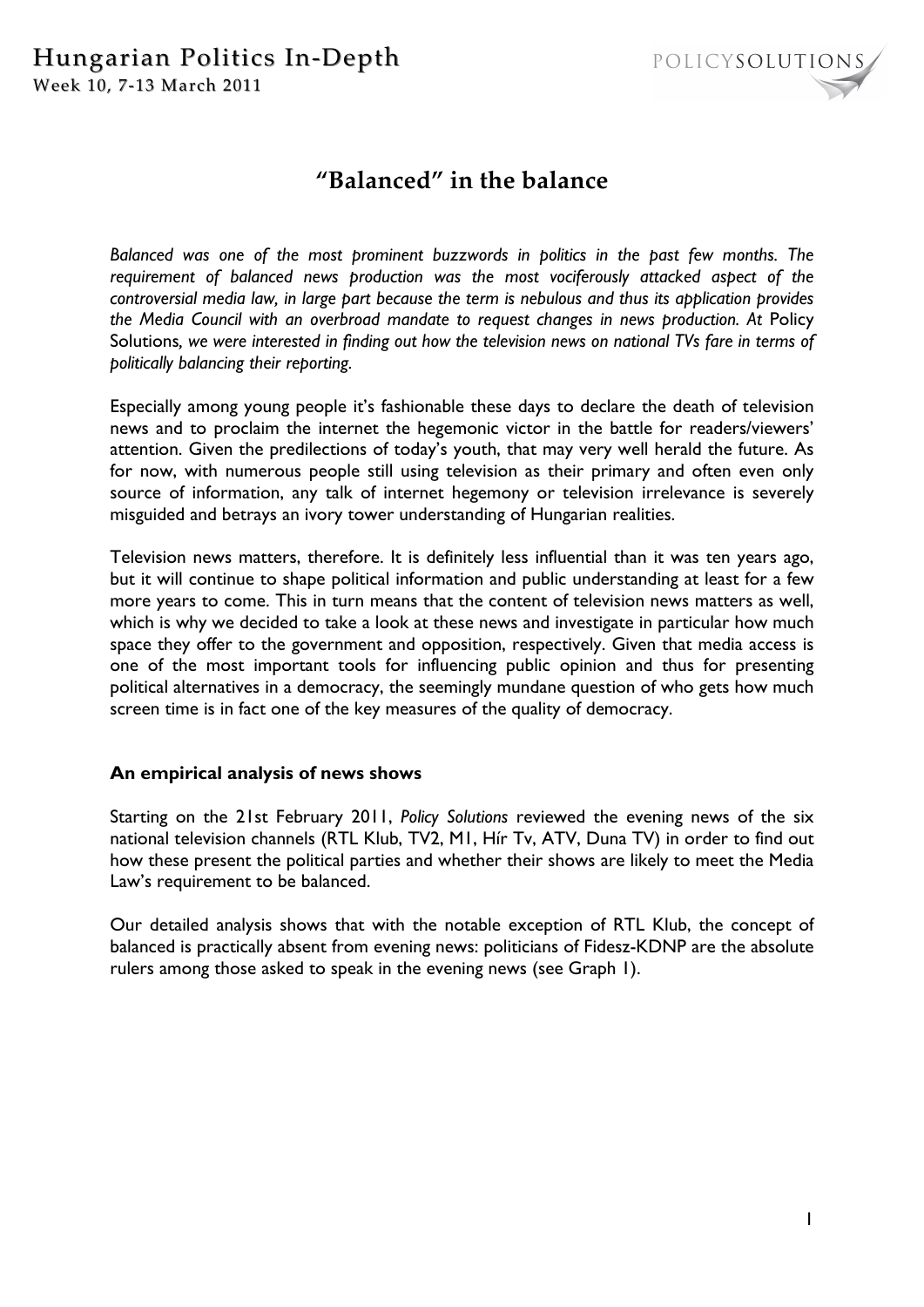# Hungarian Politics In-Depth

Week 10, 7-13 March 2011



The percentage of comments on domestic news events provided by government party politicians is 84% on TV2, 83% on M1, 82% on Duna TV and – maybe somewhat surprisingly – 72% on Hungary's version of Fox News, Hír TV. The two public television channels, M1 and Duna TV, grant even larger dominance to the governing parties than the openly ideological Hír TV.

It is certainly natural to some extent that representatives of the governing parties would be dominant in the news – they have to explain government policies. But at the same time democratic politics cannot work well if the opposition does not have sufficient access to television viewers – and their paltry presence in most news shows is certainly part of the explanation why so many voters disaffected by Fidesz have not yet been able to declare an alternative choice, swelling the ranks of the undecideds rather than opting for one of the opposition parties.

#### **In television news, European standards are far away**

In terms of offering all sides the chance to comment, RTL Klub's news show comes closest to corresponding to European principles for news production. It grants government politicians the chance to comment on policy events 62% of the total time allotted for politicians' commentary. Fidesz-KDNP politicians are significantly underrepresented, however, in the left-leaning ATV's news show (40%). ATV is at the same time MSZP's last refuge: in 43% of the relevant news segments Socialist politicians are called upon to comment. ATV is also the only television channel where opposition politicians' comments outweigh those of government representatives.

If one were to look only at how often individual parties were mentioned, then one might draw precisely the conclusion hinted at above: that the television news only overrepresent government politicians because the government is in the position of generally initiating

POLICYSOLUTIONS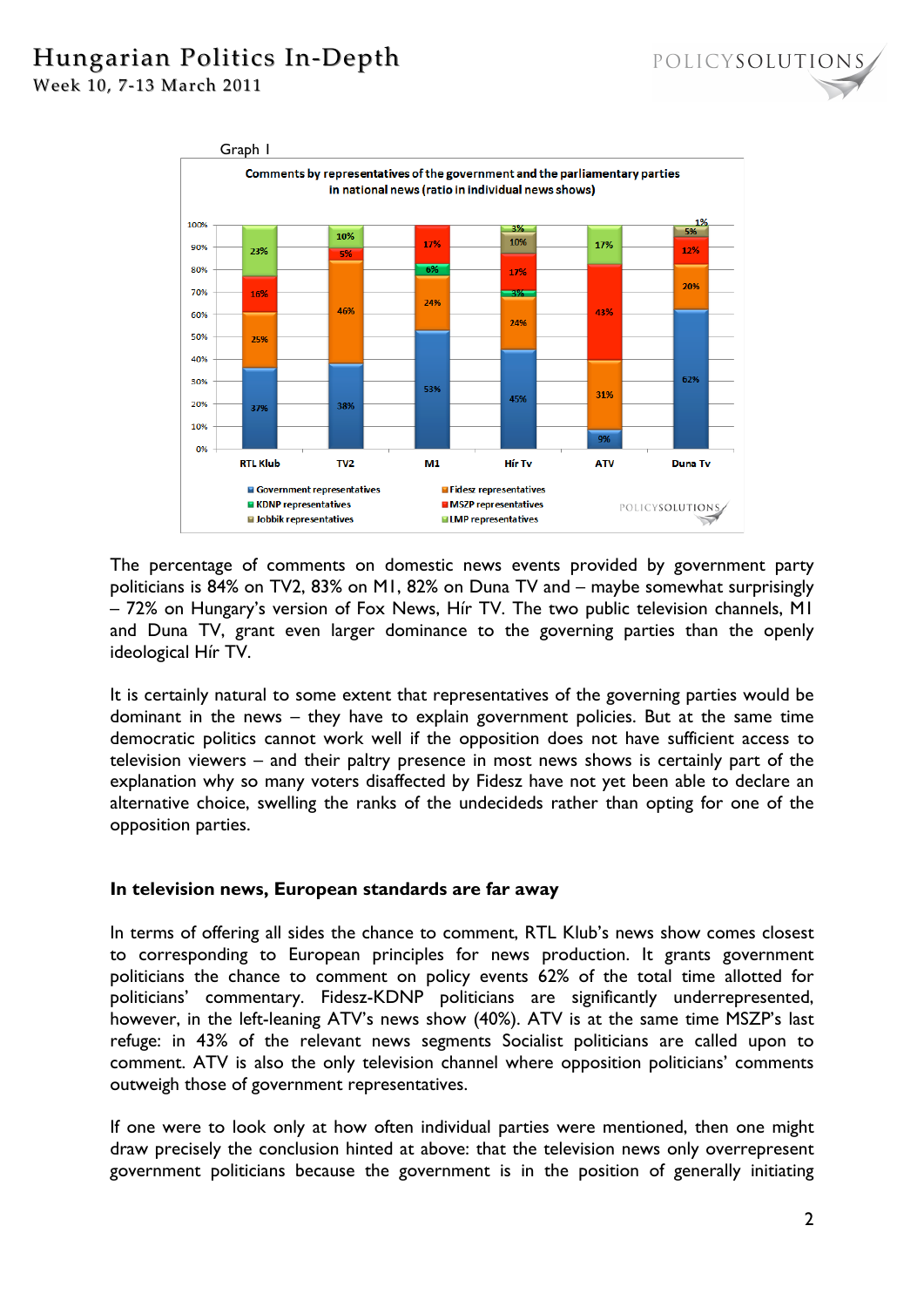# Hungarian Politics In-Depth

Week 10, 7-13 March 2011

policies (Graph 2). In terms of the number of news, a "mere" 50-60% of the news is dominated by the governing parties.



#### **For Socialists, not all news is good news**

Digging a little deeper, however, and analysing the context of individual pieces of news it emerges that while reports unfavourable for Fidesz or the government are almost completely absent in TV news, the overwhelming majority of news concerning the Hungarian Socialist Party in turn casts a bad light on the party or is presented in a way as to make MSZP look bad.

A year after Fidesz' ascension to power, most of the negative news on all channels – with the exception of ATV – concern MSZP (Graph 3). Not a single piece of news that placed the Socialists in a positive context appeared on either Hír TV, M1, Duna TV or TV2. Though MSZP is the only opposition party that makes a substantial appearance in all of the television news, in almost all instances it appears in the context of an adverse climate of opinion. It must be also mentioned that corruption scandals related to Socialist politicians are still high on the agenda – this fact partly provides an explanation to the negative coverage of MSZP.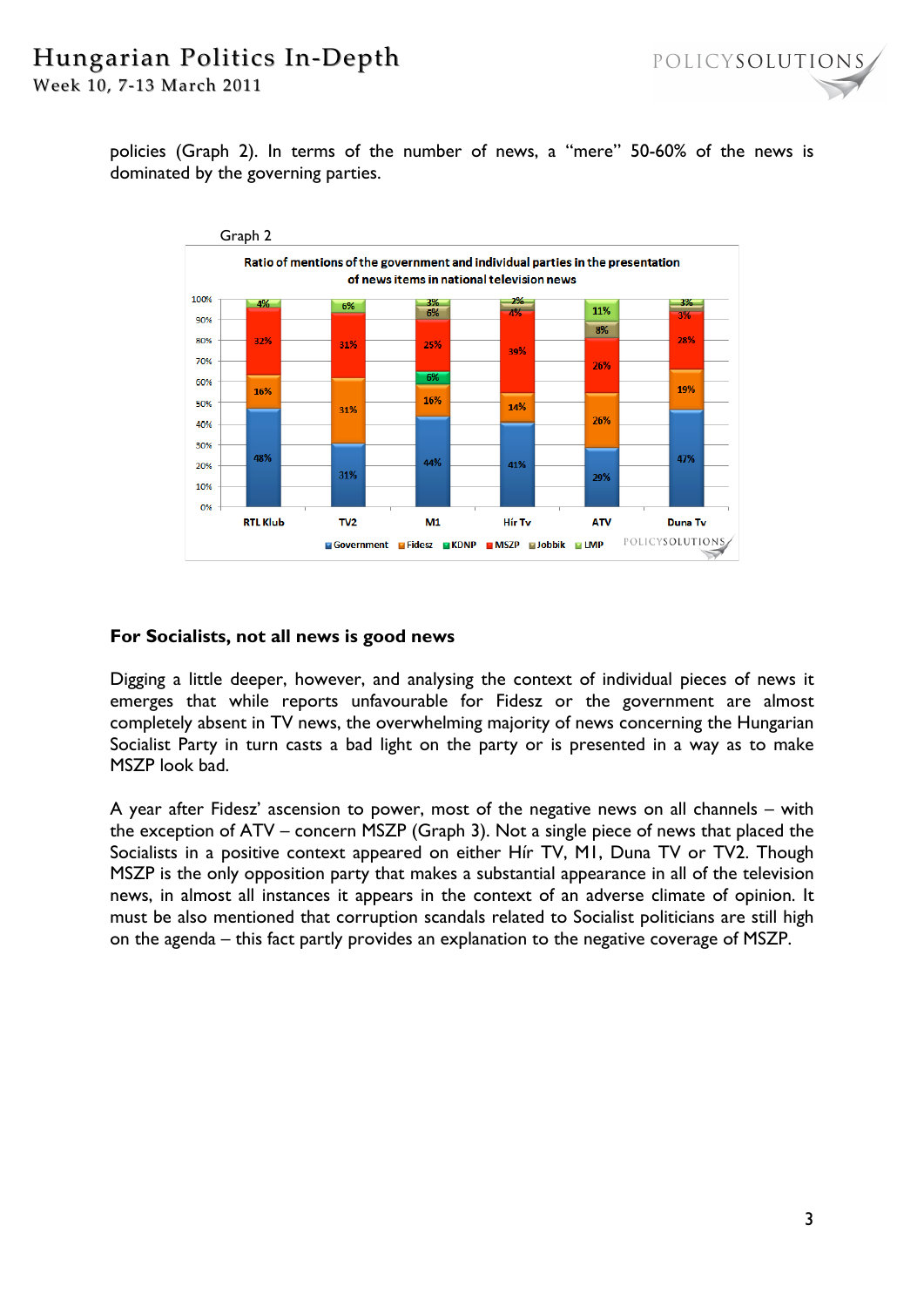# Hungarian Politics In-Depth

Week 10, 7-13 March 2011



The two other opposition parties have neither natural allies in the news industry nor can they count on any distinguished attention from the mainstream outlets. Jobbik, of course, has a vast network of underground media that do its bidding, but there is a limit to their effectiveness: a significant proportion of the population – and especially those rural voters Jobbik seeks to court – either have no internet access or make scant use of it – and even if they did, the youthful and extremist style of the Jobbik online scene might not be necessarily to their taste. LMP has virtually no media outlets and hence it is even more dependent on fair access to mainstream television news.

### **For smaller parties, access is even more difficult**

Jobbik's media access difficulties are further increased by the fact that as far as both grand commercial channels, RTL Klub and TV2, are concerned, the extremist party is "in quarantine." It gets most attention on ATV, where 8 % of news items involve Jobbik. As far as the possibility to comment is concerned, Jobbik's situation is even worse: only Hír and Duna TVs gave Jobbik politicians the chance to speak, and both these offered only negligible opportunities.

LMP also hardly makes into the evening news, though it is not in a similar state of forced isolation as Jobbik. Though only to a minimal degree, it is nevertheless present in all news shows. In terms of the ratio of all news items, its presence is strongest on ATV (11%), while in terms of the time allotted for politicians' statements, it fares best on RTL Klub (23%). In fact, in the time period under review, RTL Klub allotted LMP politicians more time to comment than the Socialists' representatives. Moreover, what may be beneficial for Jobbik and LMP is that in all of the programmes reviewed they were discussed in either a neutral or a positive context – neither party was the subject of a negative news item.

### **The public media is sadly no exception**

What is most striking about the two public media channels (M1 and Duna TV) is not that they stand out to any significant degree from the other TV channels; what is remarkable in